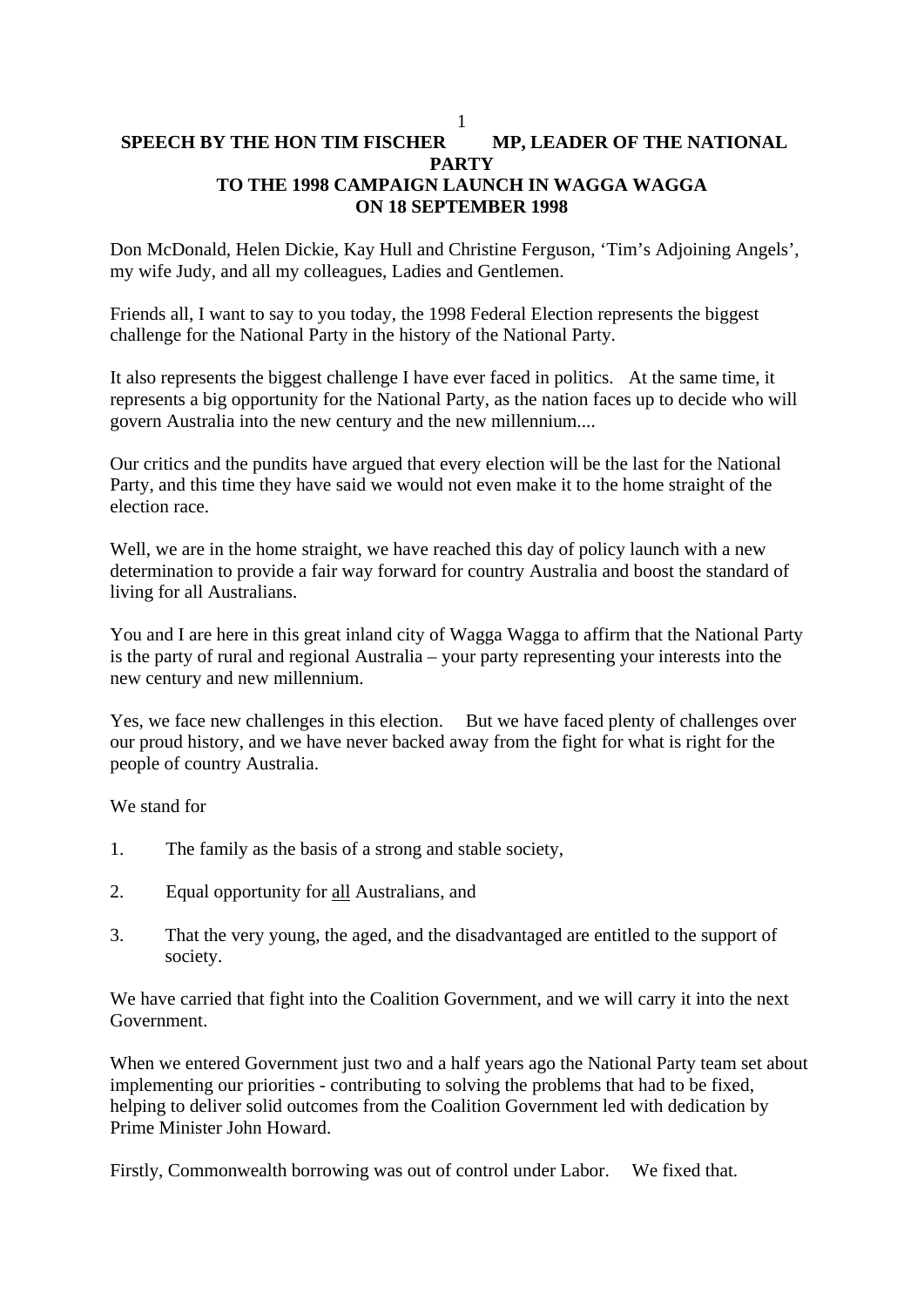This Government stopped borrowing and started repaying its debts - and in two Budgets has reduced the Federal Government debt by a massive \$30 billion, with more to come.

High interest rates had crippled business and investment in regional Australia.

We secured five official interest rate cuts and the lowest home and business interest rates for 30 years.

In the dark days of the Keating Government, when interest rates soared to 20pc and more, who would have thought that this country would ever see single figure interest rates?

Well, we have delivered them - for homebuyers, for businesses, for farmers - not on special deals but as normal commercial rates.

Secondly, the Budget was \$10 billion in deficit. That is fixed, with the Budget not only back in the black a year ahead of schedule, but with Budget surpluses - substantial surpluses planned into Budgets into the next century.

And the ALP had inflation virtually built into the system. This Government broke that cycle and has locked in historically low inflation.

We have created 300,000 new, private enterprise jobs over two and a half years.

Thirdly, we demanded a more efficient and smaller public service, and I make no apology for that. By December last year, we had reduced the public service by nearly 17,000 people compared with when we took office.

We wanted smarter government, and better government, and we have striven to deliver it. Less government, less taxes, more incentive and more jobs.

Fourthly, we wanted an honest and fair social security system, and by achieving that we are now saving you, the taxpayers, up to \$46 million a week by cutting out inefficiency and rorts.

While we worked to make the system work properly - which had to be the first priority - we were also working to make the system work better, to address the problems of infrastructure and service delivery in regional Australia.

As a result we have introduced a variety of incentives that have already seen an extra 130 doctors move into country Australia - with more to come.

We are spending \$24 million over the next four years on 30 new multi-purpose health services in country Australia, and \$83 million over five years in continuing support for the Royal Flying Doctor Service.

We have established the John Flynn Scholarship specifically to train country doctors.

We are funding training schemes specifically for rural and remote nurses. This program, incidentally, has been so popular that the initial funding of \$120,000 was used up in a few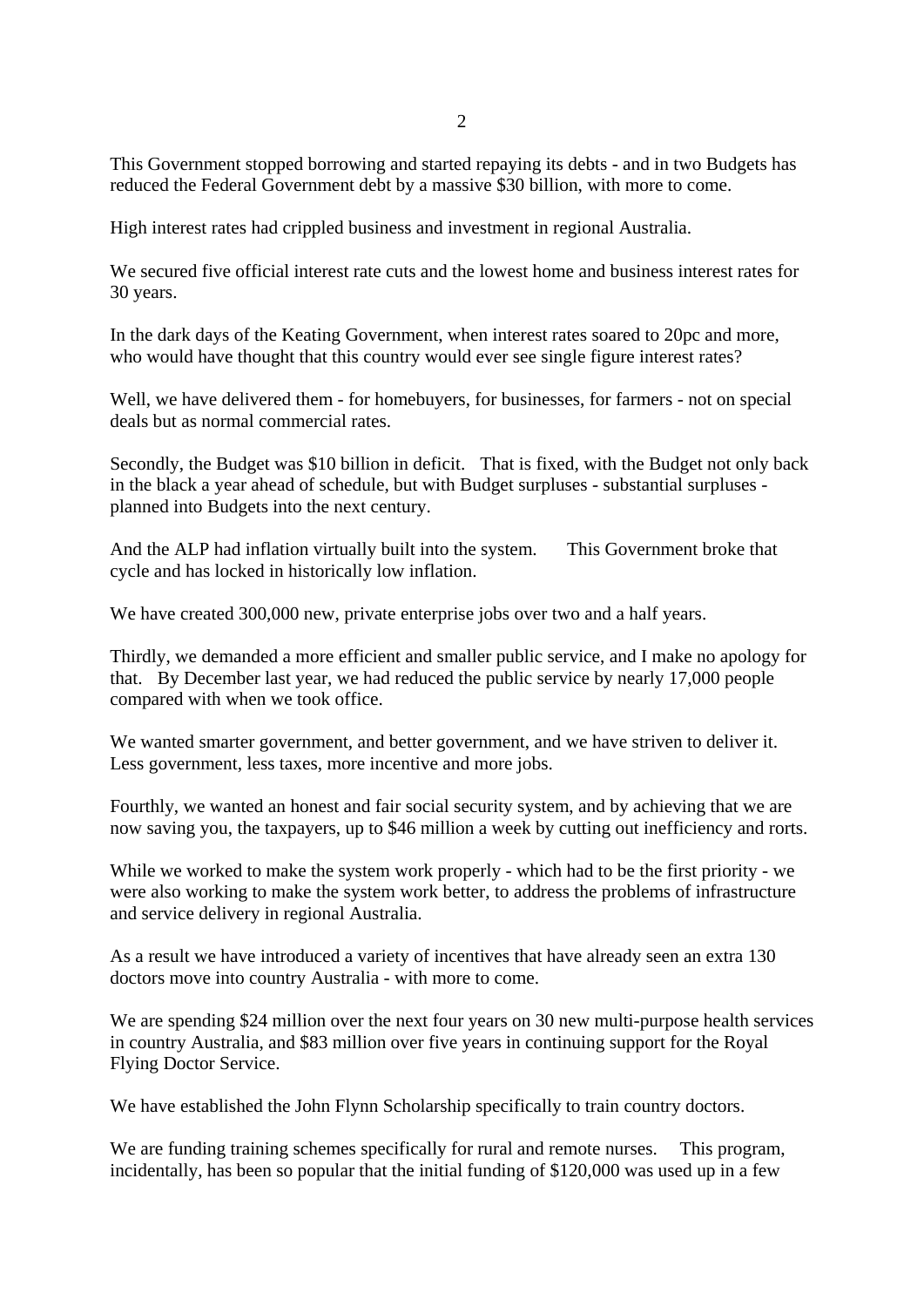3

months. Another \$280,000 that we provided in May this year has already been used as well - so we are boosting funding up to \$600,000 a year, or more than \$3 million over the next five years. We are determined to do the right thing by those bush nurses.

We are also doing the right thing by Medicare customers in country towns.

Under Labor, you could claim a Medicare rebate at Medicare offices. There were only 270 of those offices around Australia, and well over half of them were concentrated in Australia's ten biggest cities.

If you were in Winton, Edenhope, Finley just down the road from here, or Tom Price, you had to travel hundreds of kilometres to get to a Medicare office.

We introduced Medicare easy claim centres in country town pharmacies, into hundreds of pharmacies - 600 of them in fact across this wide nation.

# **So I am pleased that Announcement No 1 today on behalf of the Liberal-National Party Government is that we are going to expand that network, with another 600 easy claim centres in country towns, to be introduced over the next four years. That will cost \$40 million and it will be \$40 million well spent.**

This is not only good for Medicare claimants. It is good for country towns. Each one of those centres is a reason NOT to go past your small local town to do business. Each one, in fact, is a positive reason to take your business to that town. It's good health policy, and it's good rural and regional policy.

Let me now turn to primary industry policy.

#### Triple A Package

The Triple A Package which my Deputy Leader John Anderson developed and introduced has at long last delivered a long term plan for the farm sector.

Let me digress to say that I could not have a more effective and capable Deputy Leader than John Anderson, who has stood up to enormous pressure on many fronts and deserves our recognition for a job well done.

The Triple A Package includes very specific measures for a very specific problem - a problem which strikes at the heart of the Australian family farm, but which has languished in the "too hard" basket of government policy for decades.

That is the problem of how to keep a family farm in the family, as generations change. Many politicians have talked about. I am enormously proud that it was my colleague John Anderson who grappled with it and found answers.

It is a problem that could only be properly understood by a farmer like John, and a solution that could only be developed and delivered by a Government with a strong and effective National Party presence.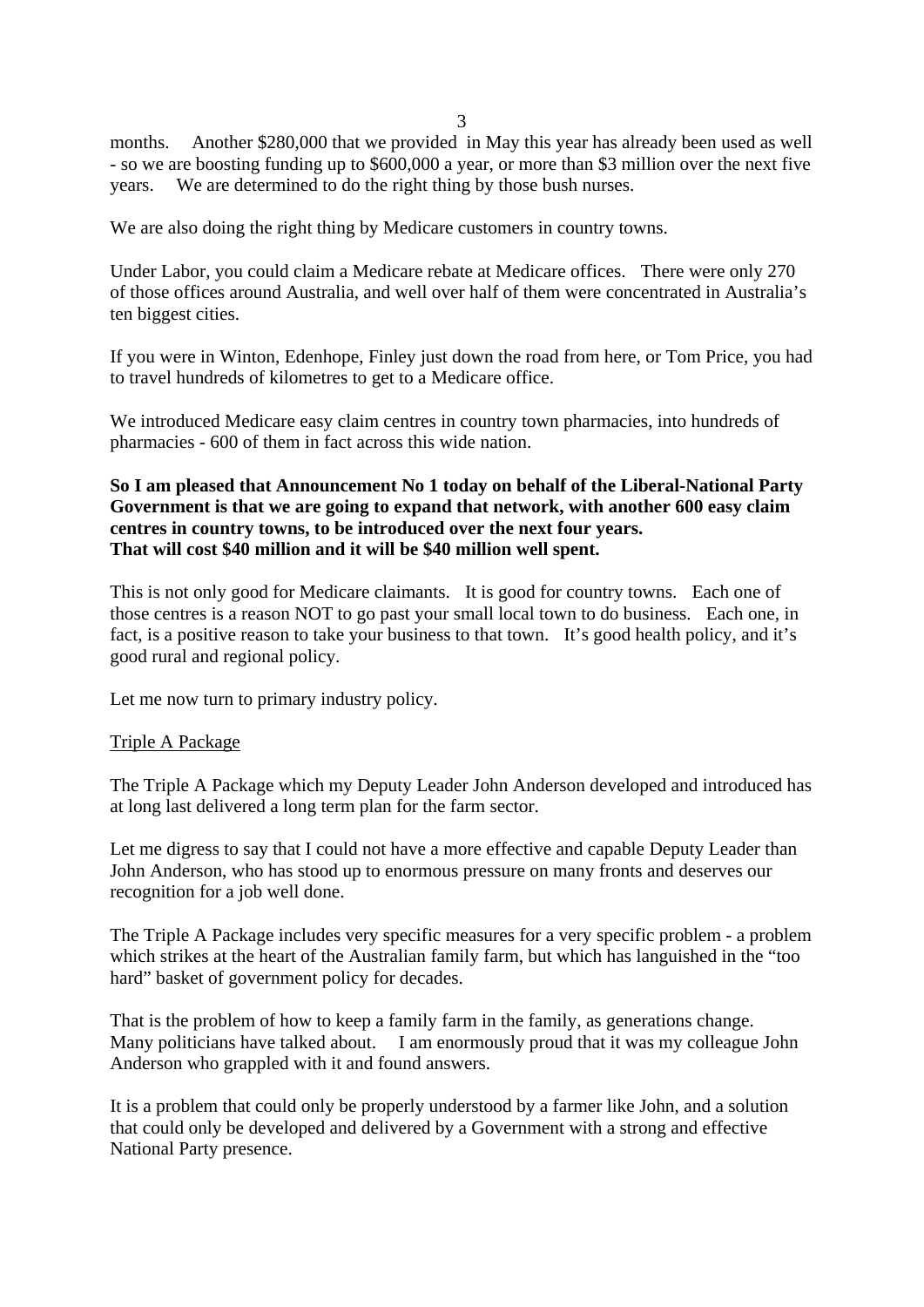4 We were also determined that this Government would address the run-down in rural and regional infrastructure which became a hallmark of Labor's years in power, and further announcements are to come.

# Rail

We have put money back into rail, because we need a modern and efficient rail system for the new century. We have committed \$100 million toward the Alice Springs - Darwin rail link and we have put an additional \$250 million dollars into the rail system so we can at long last have one system - one effective system on one rail gauge across the country.

We will live to regret the amount of rail line we have ripped up in this century and we are doing something about it.

#### Road

Transport Minister, Mark Vaile, has set a scorching pace in the portfolio and earlier today has announced a detailed transport policy.

We have increased the Federal Government's commitment to road funding, and we found a way to direct Federal Government funding into fixing the problems of the notorious stretch of Pacific Highway from Newcastle to the Queensland border - arguably Australia's most dangerous major highway.

That particular project I know is a badge of honour for Gary Nehl, the NP Member for Cowper. Gary has lobbied for a better Pacific Highway for all the years he has been in Parliament and indeed became known as the Member for the Pacific Highway.

I have every confidence that the Pacific Highway will continue to be the focus for improvement, because this highway not only runs through Gary Nehl's seat, it also runs through the seat of the Minister for Transport, Mark Vaile.

# **Today, I have one further road related announcement - Announcement No. 2. – that the 'Black Spots' road program will be extended for the life of the next term of Parliament, beyond the current sunset of 1 July 1999, because it has been an effective practical program in national road safety.**

So the Black Spots roads program, which was a personal priority of mine and which this Government reinstated, will continue to make its great contribution to saving lives on Australian roads.

#### Telecommunications

We also turned our attention to the telecommunications infrastructure of regional Australia, because it was just nowhere near good enough. It is still not good enough - because country people do not yet have exactly equivalent services to city people and that is our aim - but it is better, and getting better all the time.

The Regional Telecommunications Infrastructure Fund is pumping \$250 million into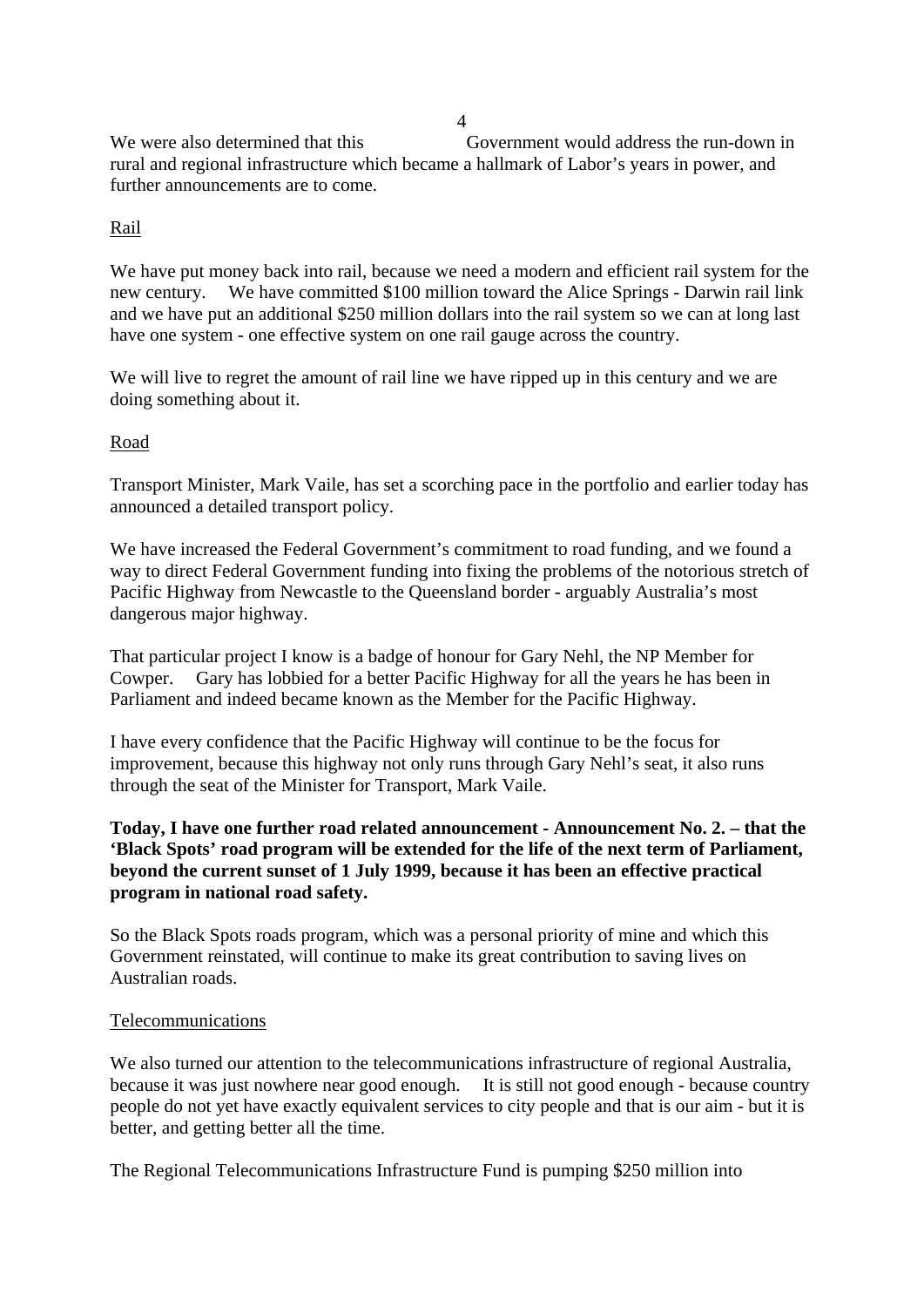$\sim$  5

innovative telecommunications projects all over the country - a host of projects that are not only bringing country Australia up-to-date in technology, but in some cases are trialing technology ahead of that available in the cities.

This fund will now be boosted to \$310 million.

We have fixed one problem which Labor left us - that is, their crazy contract which would have shut down the mobile phone network for vast areas of Australia on the stroke of 2000.

We came up with a solution that not only kept the remote network open, but which will in fact move country people forward to the "next step" technology in mobile phones.

We demanded of Telstra that it accelerate its roll-out of high quality, high bandwidth ISDN services across the country.

We introduced special measures which cap regional local call prices to city prices.

We introduced a special rebate for 17,000 remote area phone users to give them the equivalent of untimed local class for the first time ever.

And only last week I announced a \$25 million, three-year plan to give internet access at local call rates to 99.7 per cent of Australians.

# **Announcement No. 3 today is that through a combination of new generation DRCS (digital radio concentrator system) and the introduction of satellite internet delivery systems, this Government is committed to ensuring, in the life of the next parliament, further upgrading of internet access to all Australians, including those beyond the 99.7% of Australians covered by last week's \$25 million announcement.**

I am aware that, in regard to Telstra, some people in country Australia are worried about what might happen to their levels of services, and the price of services, with changes in the ownership of Telstra, so let me say a few words about that.

First, let me make clear that the rules under which Telstra operates have nothing to do with its ownership. Those rules are set down in legislation. They apply equally to Telstra, to Optus, to Vodaphone and to anyone else who cares to get into the Australian market, irrespective of their ownership.

It is the legislation that makes the rules. It is the legislation that sets service obligations and exercises control over them - not the board of a particular company. They all play by the same rules, and it is Parliament that sets the rules.

Second, you will be aware that the Government has proposed selling to 49pc of Telstra, at which time there will be a review of Telstra's services standards. Let me just make it clear that this review will be independent and will its own findings and recommendations.

But the final judgement on whether Telstra has come up to the mark will ultimately be made by the Government.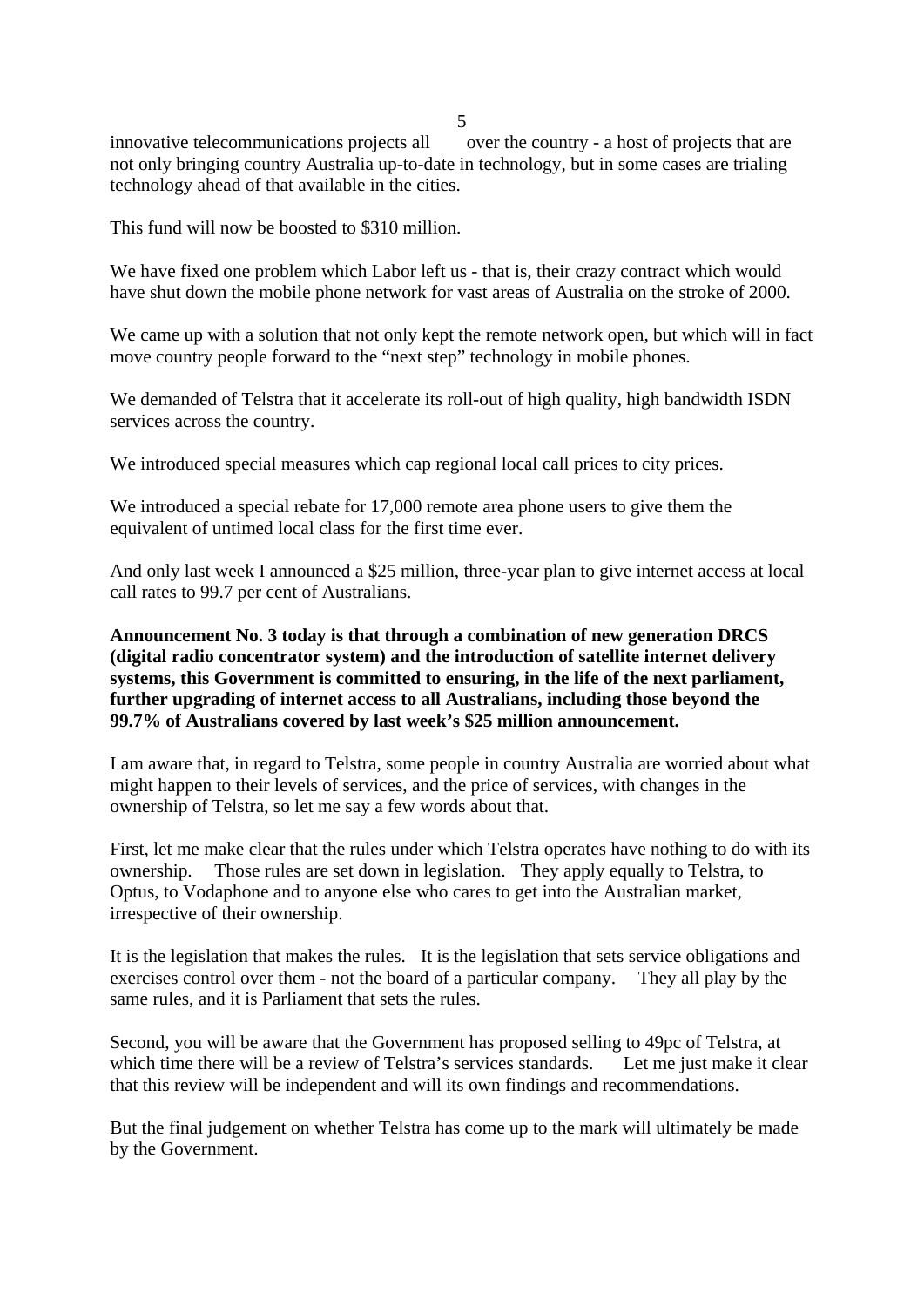$\sim$  6

Your National Party Ministers and Members will be part of that judgement - and let me assure you that when it comes to services to regional Australia, we will be marking hard!

If the Telstra review does not satisfy the National Party it will be a case of No Sale.

This Government has also worked on the natural and cultural infrastructure of regional Australia - thanks in part of course to funds provided by the sale of the first tranche of Telstra.

In our management of the Federation Fund and the Natural Heritage Fund, we have very deliberately recognised that cultural heritage is not limited to Australia's cities, and natural heritage is not limited to our coastline.

For example, last week I had the great pleasure of announcing, in Longreach, funding for three projects involving the Stockman's Hall of Fame, the Qantas Museum, and the Waltzing Matilda centre in Winton. A trifecta of Australian icons - the stockman, the flying kangaroo, and our best-loved folk song.

These projects - like others flowing from these funds around the country - not only preserve heritage. They provide direct jobs in country centres, and they boost the development of tourism.

We have the interests of regional Australia at heart.

Let me give a further sign of that. Many of you who have been involved in legal proceedings will be only too well aware that getting legal assistance in regional Australia is far more difficult than it is in the cities.

We have already helped with that. In the last Budget, we put an extra \$11.4 million into community legal centres in regional Australia. Tenders have been called for six new services, in Albury -Wodonga, Central West Queensland, South Australia's iron triangle, the South Coast of NSW, the Kimberley and the south-west in Western Australia.

# **We want to do better. Announcement No 4 today is that in our next term we will put a further \$3.6 million into community legal centres in rural and regional Australia.**

### **That will provide an upgraded service in Darwin, plus five additional centres - at Broken Hill, Mount Gambier, the South Australian Riverland, the Gippsland, and Kalgoorlie.**

At this point I would like to say a few words about the hard work that has been done by National Party Ministers Warren Truss and Bruce Scott.

Warren has been a most effective Minister for Customs and Consumer Affairs - and in two policy areas in particular has delivered for country Australia.

The first is his work in streamlining Australia's anti-dumping system. Warren has slashed the time taken to investigate and complete an anti-dumping inquiry from 220 days to just 155 days. He aimed for, and has delivered, the fastest and fairest anti-dumping arrangements in the world.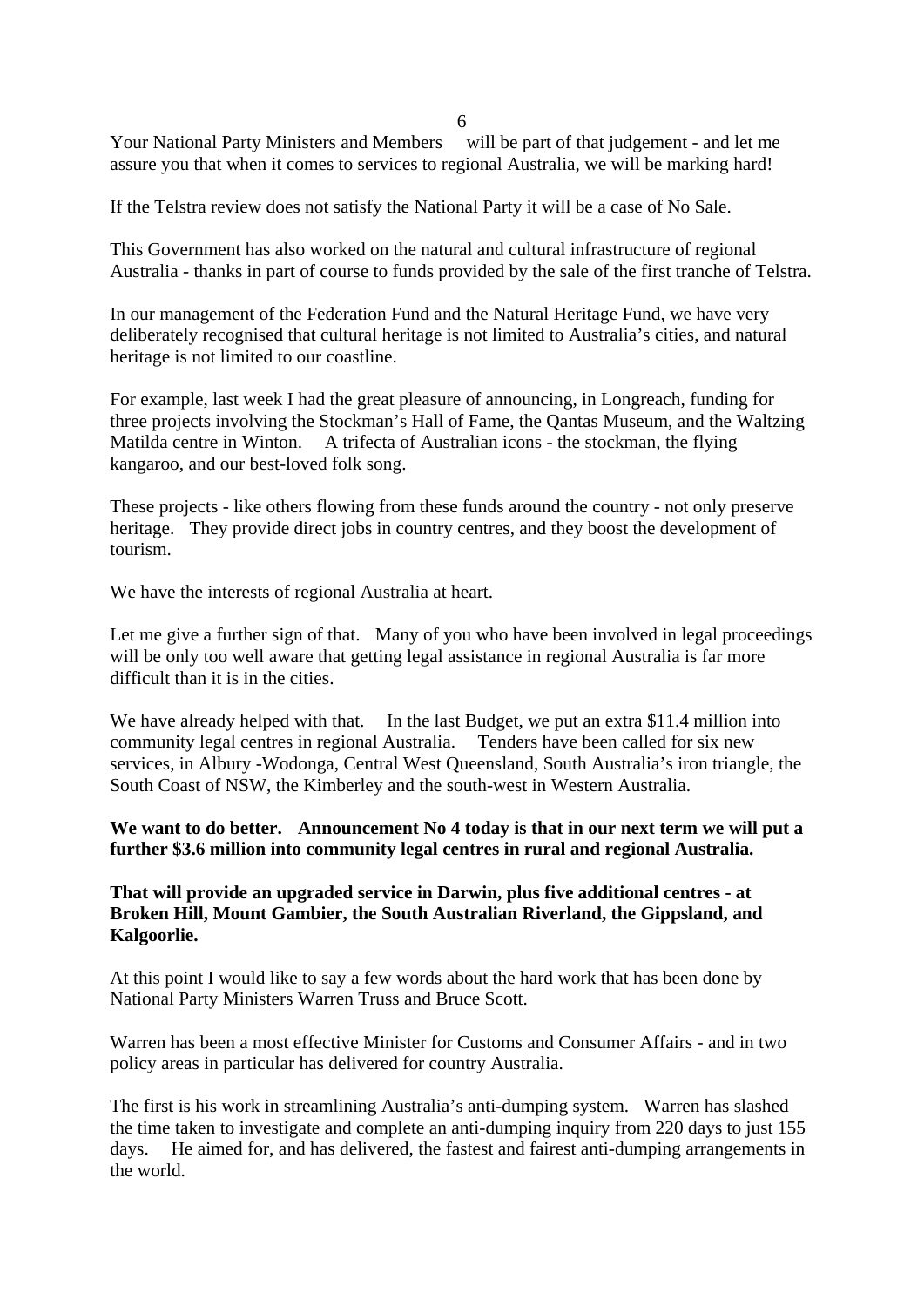Warren's second achievement has been to bring some sense to the confusion around labelling of products - particularly labelling to identify whether a product is imported. Under Warren's system, if it says Product of Australia on the label, then you know it is Australian it's that simple.

Bruce Scott as Veterans Affairs Minister has done a magnificent job for Australian veterans and their families. The extension of a gold card to thousands of World War Two veterans, a comprehensive study of the health of Vietnam veterans, the injection of an extra \$750 million into veterans hospital care, and the return home after 96 years of the records of 500 Australians who died in the Boer War, give some idea of the breadth of responsibility that Bruce has brought to this important portfolio.

For my part as Trade Minister, I was determined to improve our export performance - and well before we came into Government I was worried by the Keating concentration on Asia as a trade meal ticket to the future.

I am not going to pretend to you that I saw all aspects of the Asian crash coming.

Clearly, there was a danger we might have too many trade eggs in the Asian basket.

So in the development of the Coalition's trade policy, diversification was there from the start. It was always a case of Asia first, but never Asia only.

I take considerable pride in the fact that, when the growth rates of our Asian trading partners did start to falter, our exporters were ready. Ready to diversify into the markets that were holding up and still going ahead- like the Europe, the US, the Middle East.

I also take considerable pride in the fact that in the first term of this Government we have added literally billions of dollars worth of access for Australian exporters.

We have done that by using the multi-lateral forums like the World Trade Organisation.

We have used the regional organisations like APEC.

But I have also made a very deliberate point of using bilateral negotiations - sitting down with the trade Minister from another country, one on one, discussing problem areas, and cutting a deal.

We have cut some big deals - like opening up a new wool pipeline tariff-free into Mexico from where Australian woollen garments go tariff -free into the huge US market.

We have cut small deals, like convincing the Koreans to relax their shelf-life regulations on UHT milk so that good Australian product can get access.

Big or small, every one is a new market opportunity for Australian exporters, an opportunity that your Government has gone out and asked for, rather than wait until it is offered.

But ladies and gentlemen, this Government is not perfect. We could have done some things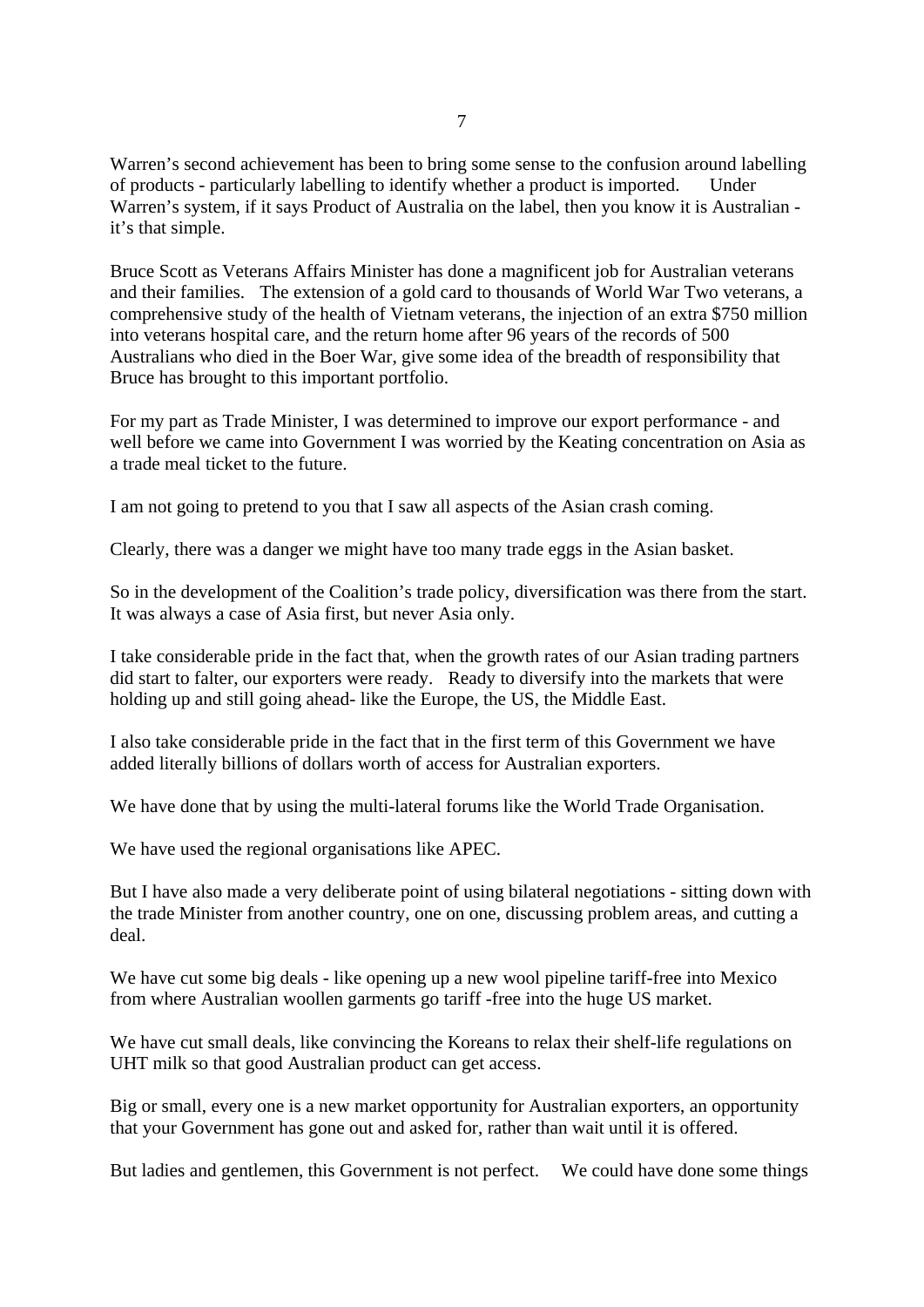better, and we have made some mistakes.

The retention of services in regional Australia has been a growing problem, not just in the past couple of years, but over a generation. I know it is something which is a real and growing concern for many country people - they feel that the forces of globalisation and change are leaving them behind.

We have started to address those concerns, but I am honest enough to admit that sometimes we have not explained what we are doing as well as we should, and that we could do more.

In this term, this Government has confirmed single desk export status for the wheat industry and for the sugar industry, and we will confirm that same status for the rice industry. That is core National Party policy, and so is the next matter I want to raise.

A couple of months ago we received a report recommending significant changes to Australia Post. We made the judgement that those changes were too broad. We retained the standard letter service at a standard rate across Australia rather than open it to competition. We retained full public ownership of Australia Post, and Australia Post will continue subsidies to 700 licensed post offices in regional and rural Australia.

I might add that this Government has opened 150-plus post offices and agencies in its first term, compared with Labor's record of closing 270 of them!

Let me turn to some vital National Party priorities and policies, especially competition policy.

There must be a comprehensive view on competition policy to determine its impact on rural and regional Australia. We must establish a human dimension, a jobs dimension in relation to the area of competition policy.

I affirm here today that there will be a comprehensive inquiry into competition policy which will have regard to the established economic, social, environmental, and regional development objectives of Australian Governments. It will give consideration to other influences on the evolution of markets in regional and rural Australia, including the role of international trade, foreign investment and globalisation generally.

It will report on four specific areas:

- the impact of competition policy reforms on the structure, competitiveness and regulation of major industries and markets supplying to and supplied by regional and rural Australia;
- the economic and social impacts on regional and rural Australia (including on small businesses and local governments) of the changes to market structure, competitiveness and regulation flowing from the reforms and the effect of these impacts and changes on the wider Australian economy;
- possible differences between regional and metropolitan Australia in the nature and operation of major markets and in the economic and social impacts of the reforms promoted by national competition policy; and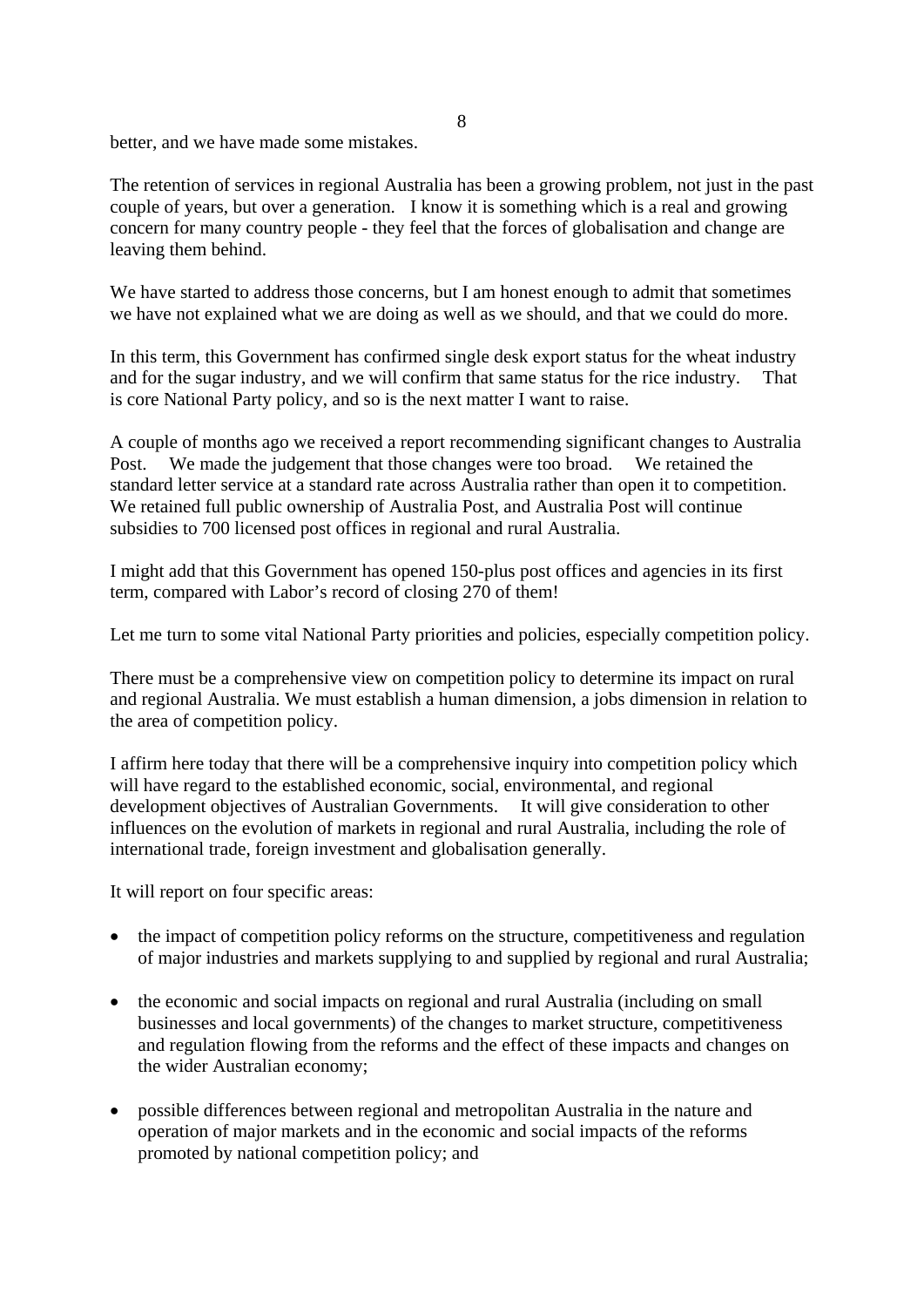• any measures which should be taken to facilitate the flow of benefits (or to mitigate any transitional costs or negative impacts) arising from competition policy reforms to residents and businesses in regional and rural Australia.

# **Just in case you haven't got the message yet, let me make the message clear as Announcement No. 5: your Government shares some of your concerns that competition has not had enough regard to "public interest" as we see it in country Australia, so we are going to put it under the microscope.**

Economies are comprised of people and many of those people choose to live well beyond the capital cities. Governments have an obligation to ensure the provision of health, education and transport services – within reasonable parameters - to people wherever they choose to live. People are also entitled to live in a safe environment, and I commend the recently announced policy to establish the \$50 million CrimTrac system to monitor fingerprints, DNA samples, car registration and other information across Australia.

So there is more work to be done in this regard. And there is more work to be done on the Australian economy.

The system now works better, and we are making it work better for regional Australians.

Now we need to improve the system itself to give Australia the tax system and economic structure it needs and deserves for a new century and new millennium.

I want to lift the dead hand of \$3.5 billion worth of transport taxes from regional Australia because I know just how vitally important transport costs are to people living outside the cities.

I want to lift the dead hand of \$4.5 billion worth of input taxes and production taxes from our exporters because I know that those taxes are a tax on jobs. That saving is the equivalent of 100,000 jobs for Australians

I want to give small businesses a fair go from their tax system, remembering that all GST on all business inputs and business purchases are fully refunded.

I want to give average Australians more incentive and more take-home pay, and wage earners and families in country Australia a fair go from their tax system.

Let me close on that note of a fair go, and equality.

Many farmers around Australia have, in the past, not been eligible for family assistance benefits simply because they own a farm - the farm has been counted as an asset and stopped them receiving family allowance.

This is despite that fact that for many the farm is not an asset that earns income, and despite the fact that their real circumstance is quite desperate. These families have not had a fair go compared with city people; they have not had equality.

One of the measures contained in our tax reform package is that the assets test for family

9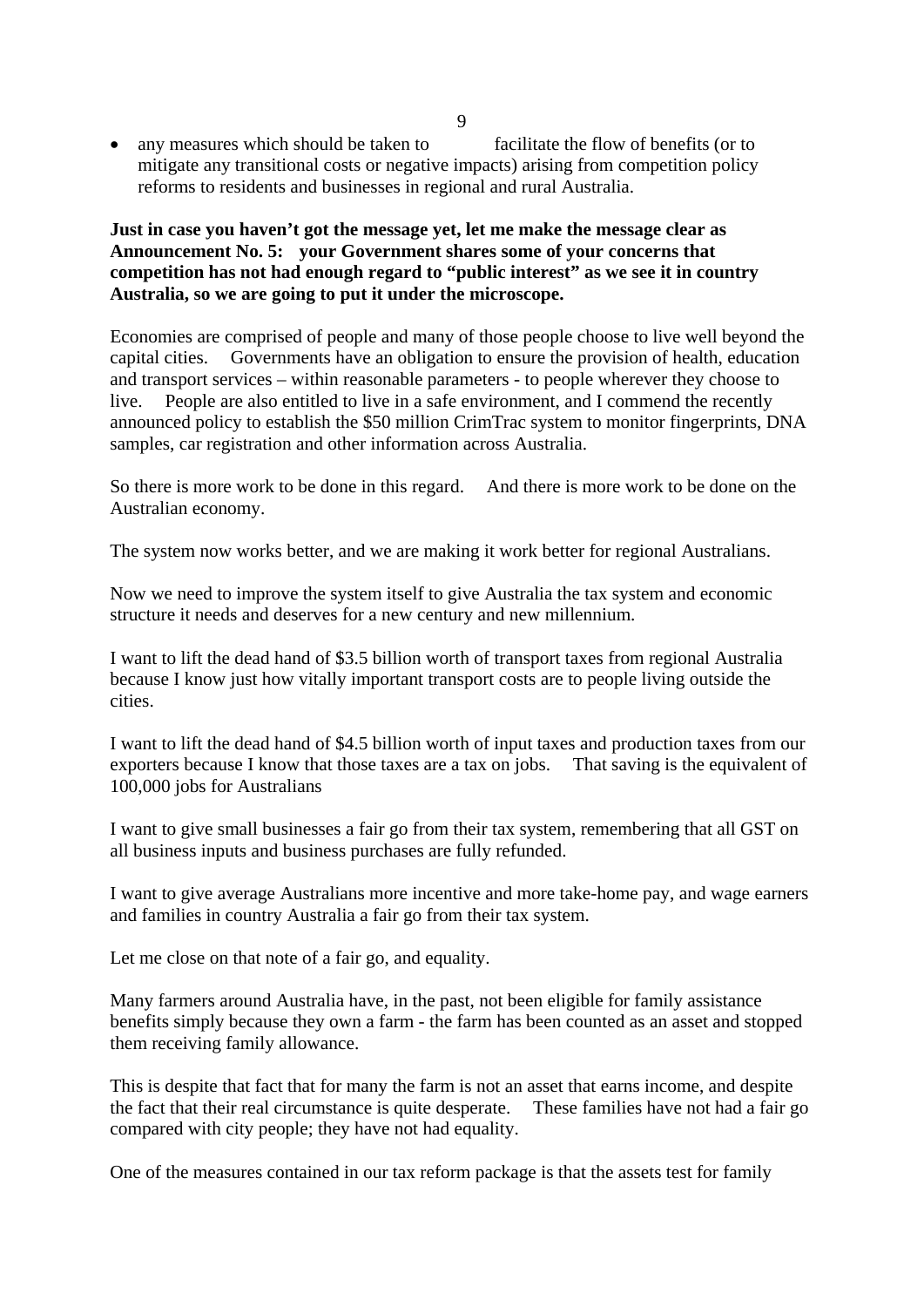allowance and minimum family allowance will be abolished.

10

The farm will not be counted. Farm families who need family allowances will be able to get them.

There is another area of inequality in country Australia that needs attention.

Right now the humble outback lunch supplied by the station management being eaten by a jackeroo sitting under a gum tree, is subject to the same Fringe Benefits Tax as is paid on the luxurious business lunch being enjoyed by a senior executive in the CBD of Sydney or Melbourne.

The application of Fringe Benefits Tax in outback Australia is wrong. It was never meant to be this way. In fact it was intended to apply to the boardroom and not the bush.

**We have addressed that inequality too. Announcement No 6 today is that we will abolish all fringe benefits tax on all meals provided as part of pastoral industry employment conditions, as well as abolishing all fringe benefits tax on accommodation in the mining industry, which follows the abolition of all fringe benefits tax on accommodation in the pastoral industries throughout remote rural and regional Australia.** 

It is another legacy from the Keating-Beazley years which at last we can get rid of.

But if there is one area of inequality that really galls people struggling to make a living in the remote areas of Australia, that is the inequality between city educational opportunities and country educational opportunities.

Remote families, many of them doing it tough, have exactly the same hopes for their children as do city families. But when it comes to realising those hopes through a decent education, they do not have the same opportunity.

They do not think they are being treated equally. They do not think it is fair.

And I agree with them. It is not fair and equal.

This Government has already addressed some of these problems with funding of \$33 million a year under the Assistance for Isolated Children Scheme (AIC), and we allocated \$16.9 million this year to the country areas program to help schools and students in rural and regional areas.

**Again we think we can do more. Announcement No 7 on this day is this that one component of a package of measures that will be provided for isolated families will bring the maximum level of AIC additional boarding allowance to \$4347 per student.** 

**This measure will align the additional boarding allowance to the ABSTUDY School Fees Allowance (Away) - which in itself will reduce another educational disparity which annoys and frustrates many people in remote Australia.** 

About 3,000 students will benefit from this measure which will increase the maximum